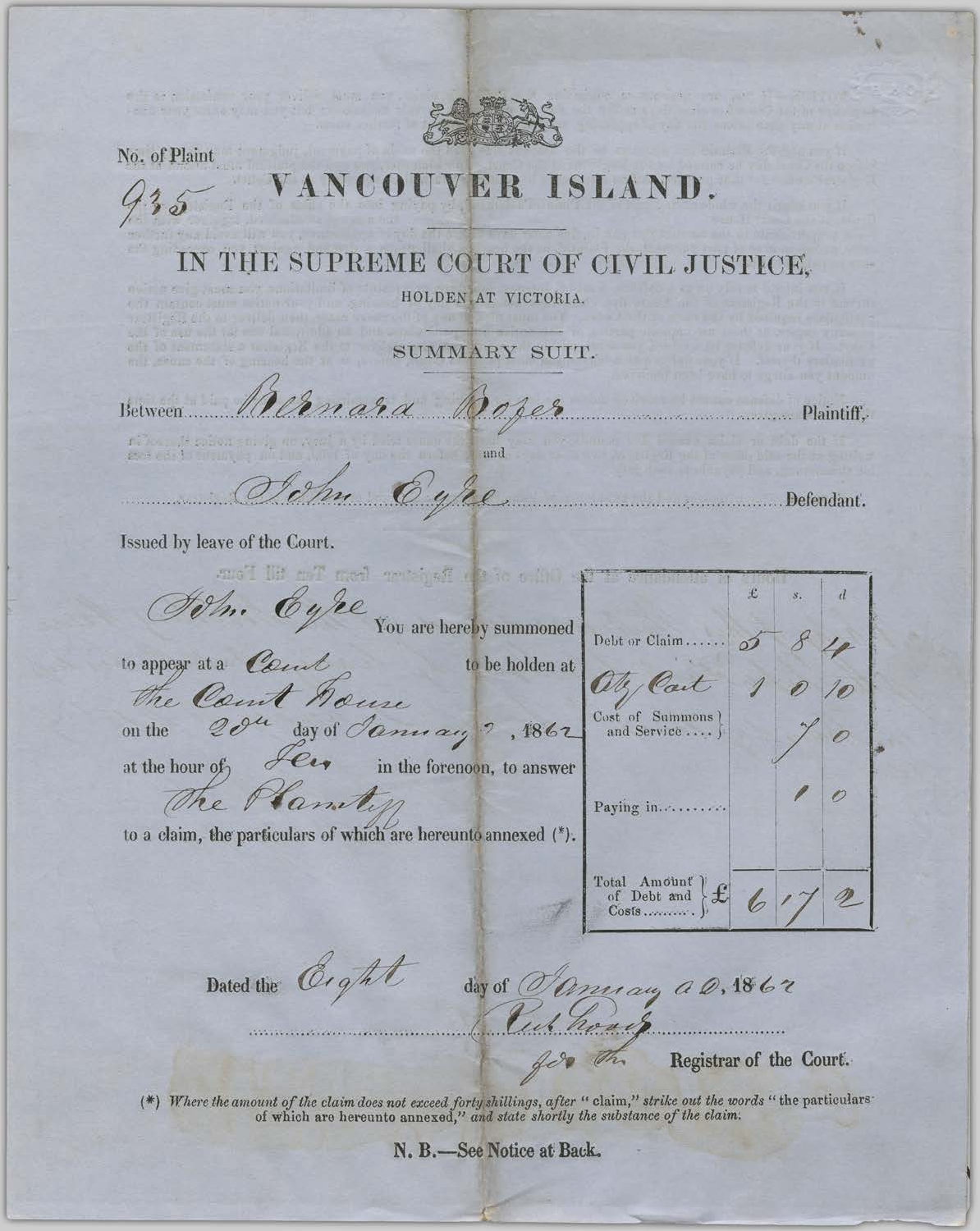NOTICE.--If you are desirous of confessing the Plaintiff's claim, you must deliver your confession to the Registrar of the Court five clear days before the day of appearing to this summons; but you may enter your confession at any time before the day of appearing, subject to the payment of further costs.

If you and the Plaintiff can agree as to the amount due and the mode of payment, judgment may at any time hefore the Court-day be entered by the Registrar of the Court. In which case, you and the plaintiff must attend at the Registrar's office for that purpose, and no attendance by either of you will be necessary at the Court.

If you admit the whole or any part of the Plaintiff's demand, by paying into the office of the Registrar of the the amount so admitted, together with the Court, at the Court House costs, proportionate to the amount you pay in, five clear days before the day of appearance, you will avoid any further costs, unless in case of part payment, the Plaintiff, at the hearing, shall prove a demand against you exceeding the sum so paid into Court.

If you intend to rely on as a defence, a set-off, infancy, coverture, or a statute of limitations, you must give notice<br>thereof to the Registrar of the Court five clear days before the day of hearing, and your notice must Court. If your defence be a set-off, you must, within the same time, also deliver to the Registrar a statement of the particulars thereof. If your defence be a tender, you must pay into Court, before, or at the hearing of the cause, the amount you allege to have been tendered.

Notice of defence cannot be received unless the fees for entering and transmitting the same be paid at the time the notices are given.

If the debt or claim exceed five pounds, you may have the cause tried by a jury, on giving notice thereof in writing at the said office of the Registrar, two clear days at least before the day of trial, and on payment of the fees tor summoning, and payable to such jury.

Summonses for witnesses and the production of documents may be obtained at the Office of the Registrar.

Hours of attendance at the Office of the Registrar from Ten till Four. It befor it this thit was sund at the Southing Home<br>of the Deputant the Son by banny it with his ing U. B. Bandidor Pour Toul  $1 - 15 - 0$  $\mathbb{C}$  in .